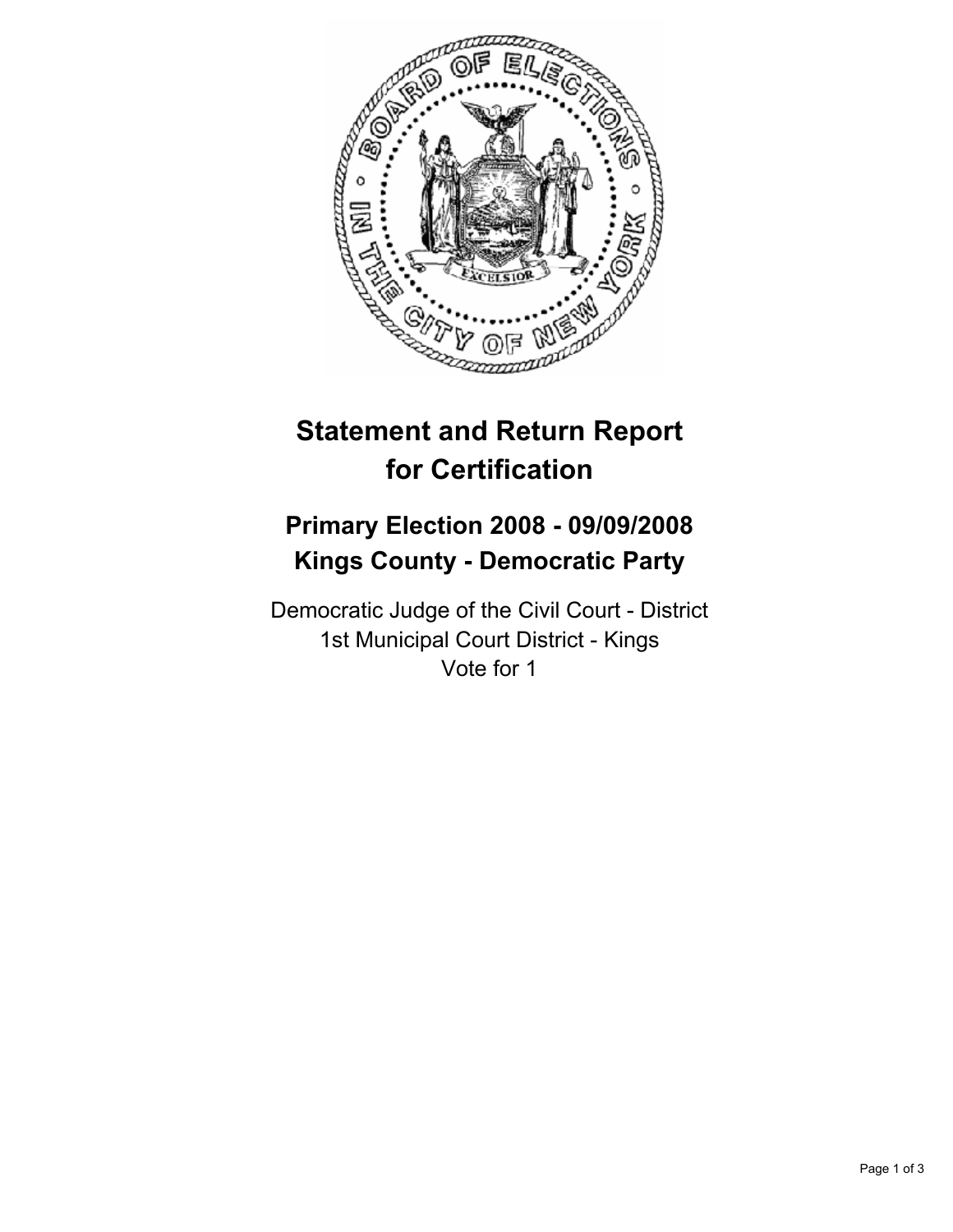

## **Assembly District 44**

| <b>EMERGENCY</b>   |    |
|--------------------|----|
| ABSENTEE/MILITARY  |    |
| AFFIDAVIT          |    |
| ROGER B ADLER      | 11 |
| DEVIN P COHEN      | 47 |
| <b>Total Votes</b> | 58 |

#### **Assembly District 50**

| <b>Total Votes</b> | 699 |
|--------------------|-----|
| DEVIN P COHEN      | 383 |
| ROGER B ADLER      | 316 |
| AFFIDAVIT          | 25  |
| ABSENTEE/MILITARY  | 32  |
| <b>EMERGENCY</b>   | 4   |

## **Assembly District 51**

| <b>EMERGENCY</b>   | 0   |
|--------------------|-----|
| ABSENTEE/MILITARY  | 4   |
| AFFIDAVIT          | 15  |
| ROGER B ADLER      | 151 |
| DEVIN P COHEN      | 149 |
| <b>Total Votes</b> | 300 |

#### **Assembly District 52**

| <b>Total Votes</b>        | 5,905 |
|---------------------------|-------|
| LISA OTLEY (WRITE-IN)     |       |
| HARRY CHENROFF (WRITE-IN) |       |
| DEVIN P COHEN             | 3,073 |
| ROGER B ADLER             | 2,830 |
| AFFIDAVIT                 | 333   |
| ABSENTEE/MILITARY         | 184   |
| <b>EMERGENCY</b>          | 16    |

## **Assembly District 57**

| <b>EMERGENCY</b>        |       |
|-------------------------|-------|
| ABSENTEE/MILITARY       | 53    |
| AFFIDAVIT               | 85    |
| ROGER B ADLER           | 502   |
| DEVIN P COHEN           | 598   |
| KEVIN POWELL (WRITE-IN) |       |
| <b>Total Votes</b>      | 1,101 |